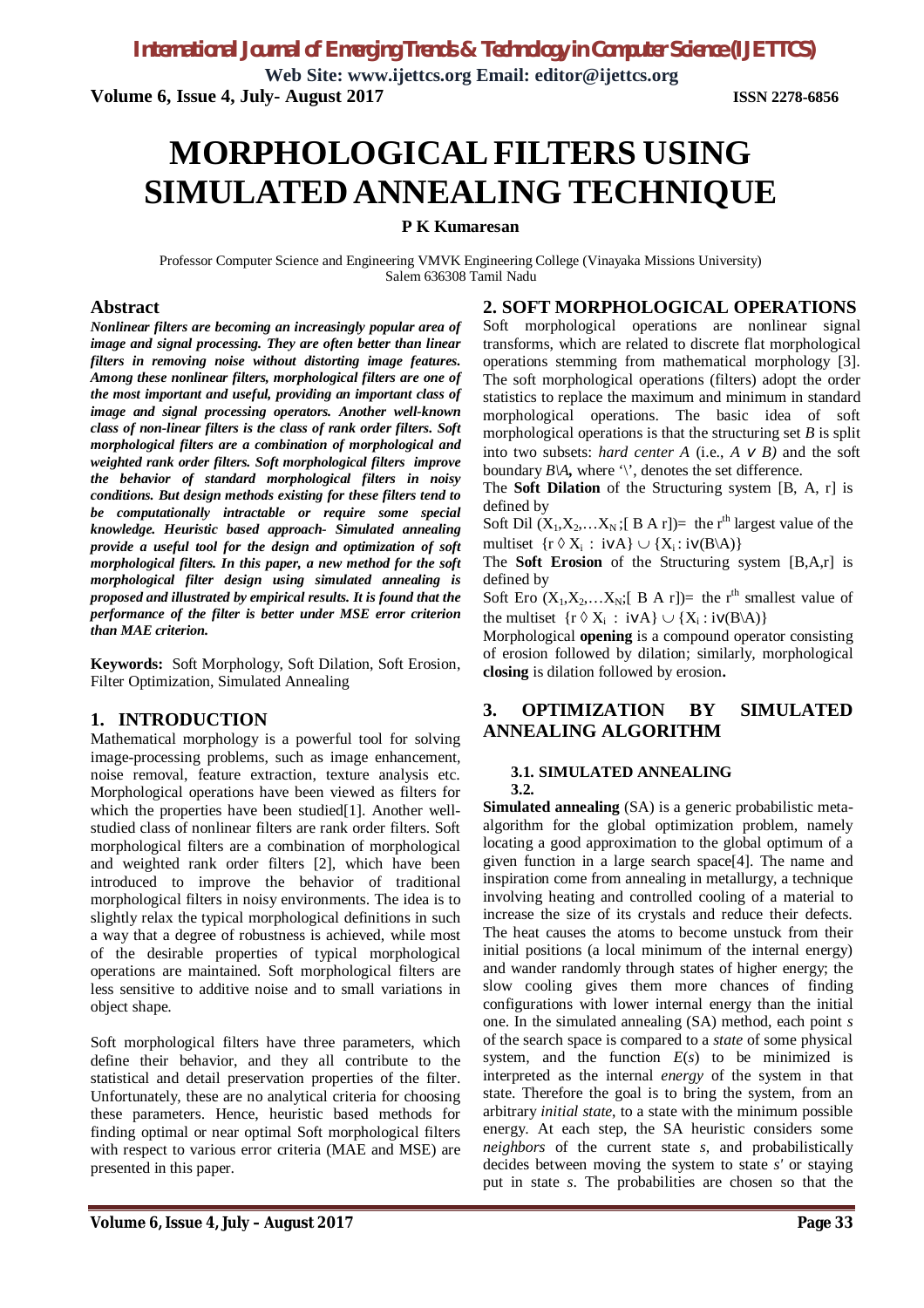### *International Journal of Emerging Trends & Technology in Computer Science (IJETTCS)*

**Web Site: www.ijettcs.org Email: editor@ijettcs.org**

### **Volume 6, Issue 4, July- August 2017 ISSN 2278-6856**

system ultimately tends to move to states of lower energy. Typically this step is repeated until the system reaches a state which is good enough for the application, or until a given computation budget has been exhausted. The neighbors of each state are specified by the user, usually in an application-specific way

#### **3.2. Applying SA for Soft morphological filter**

The search *space* or *solution set* of **soft** morphological filters consist of structuring sets and repetition parameter r. Thus, the optimization problem is a combinatorial optimization problem in which we have to find optimal combination of structuring set elements, *(i.e.,* hard center and soft boundary) and repetition parameter *r.* More formally, we have a pair  $(S, c)$ , where S is the search space and c: *S—›R* is a *cost function,* which is defined by the optimization criterion. The problem is to find an item **sov**S such that  $c(s_0) \leq c(s)$ , for every svS. In this problem, the cost function is *mean absolute error* (MAE)or *mean square error* (MSE), and every item **s** in the search space is of the form  $S = (W, r)$  where  $W = (w_1, w_2, \ldots, w_n)$ , rvZ+ , *wi*v{0,1,2}, *i v1,2,...,n.*

The elements  $w_i$  are the structuring set elements, and their values are interpreted *as* follows:

- $w_i = 0$  means that the structuring element in the i<sup>th</sup> place does not belong to the structuring system, *i.e.* it has no effect to the result of the filtering.
- $w_i = 1$  means that the structuring element in the i<sup>th</sup> place is part of the soft boundary of the structuring set.
- $w_i = 2$  means that the structuring element in the i<sup>th</sup> place is part of the hard center of the structuring set.
- Metropolis algorithm is used for applying SA to soft morphological filter. In this algorithm a sequence of configurations (here structuring systems) is generated until the global optimum is reached. Each new configuration is selected from the neighborhood of the previous configuration.

 Perturbation Scheme: (neighborhood of the previous configuration)

 New [B A r] will be formed by following one of the following options:

 Add or subtract 1 to/from the value of r randomly select one element in the structuring system ,

- If that element is '0' change it to '1' or '2'.
- If that element is '1' change it to '0' or '2'.
- If that element is '2' change it to '0' or '1'.

The selected configuration is then accepted with some nonzero probability which depends on the value of the control parameter and on the difference of the values of the costs of the previous and the selected configurations. Here either MAE or MSE criteria is used as the cost function. Simulated annealing algorithm is described as follows:

begin

initialize control parameter *t*, let  $t = t_0$ select starting configurations, let  $s = s_0$ calculate error(cost) function *E(s)* while( $t >$ end value) do

```
 begin
       for(i = 0; I < k; i++)
     Create a new configuration s' at random
      if E(s') \le E(s), then s = s',
else set s = s' with probability e^{-(E(s))E(s)/t}
```
 $t = t * a$ end

end

When the algorithm terminates, s is the desired configuration and E(s) is the corresponding optimum value. The initial value for the control parameter is usually chosen in a way such that in the beginning almost all configurations would be accepted in the algorithm. The value of  $\alpha$  lies in the range of  $(0, 1)$  and is usually set near 1 for getting good results.

#### **4. EMPIRICAL RESULTS OF SIMULATED ANNEALING BASED SOFT FILTERS**

Simulated annealing technique is implemented for the soft filter design. The test results obtained with two different images are provided.

#### **4.1 CAMERAMAN IMAGE**

In this section, some empirical results found by applying simulated annealing technique are presented. When the image is corrupted by impulsive noise, search for optimal structuring systems for soft dilation, soft erosion, soft closing or soft opening is done. The MSE and MAE are used as the optimization criteria. The initial structuring system selected is 5 x 5 square. Figure 2 is the original image of "camera man". Figure 3 is the image impregnated with impulsive noise. The filtering result of soft opening optimized by applying simulated annealing under MAE and MSE criteria are shown in Figure 4 and Figure 5 respectively.

On analyzing the results based on PSNR value, the filter performances are better under MSE error criterion than MAE criterion. The results obtained by applying SA can be improved by setting the control parameter to a high value.



**Fig. 2.** Original image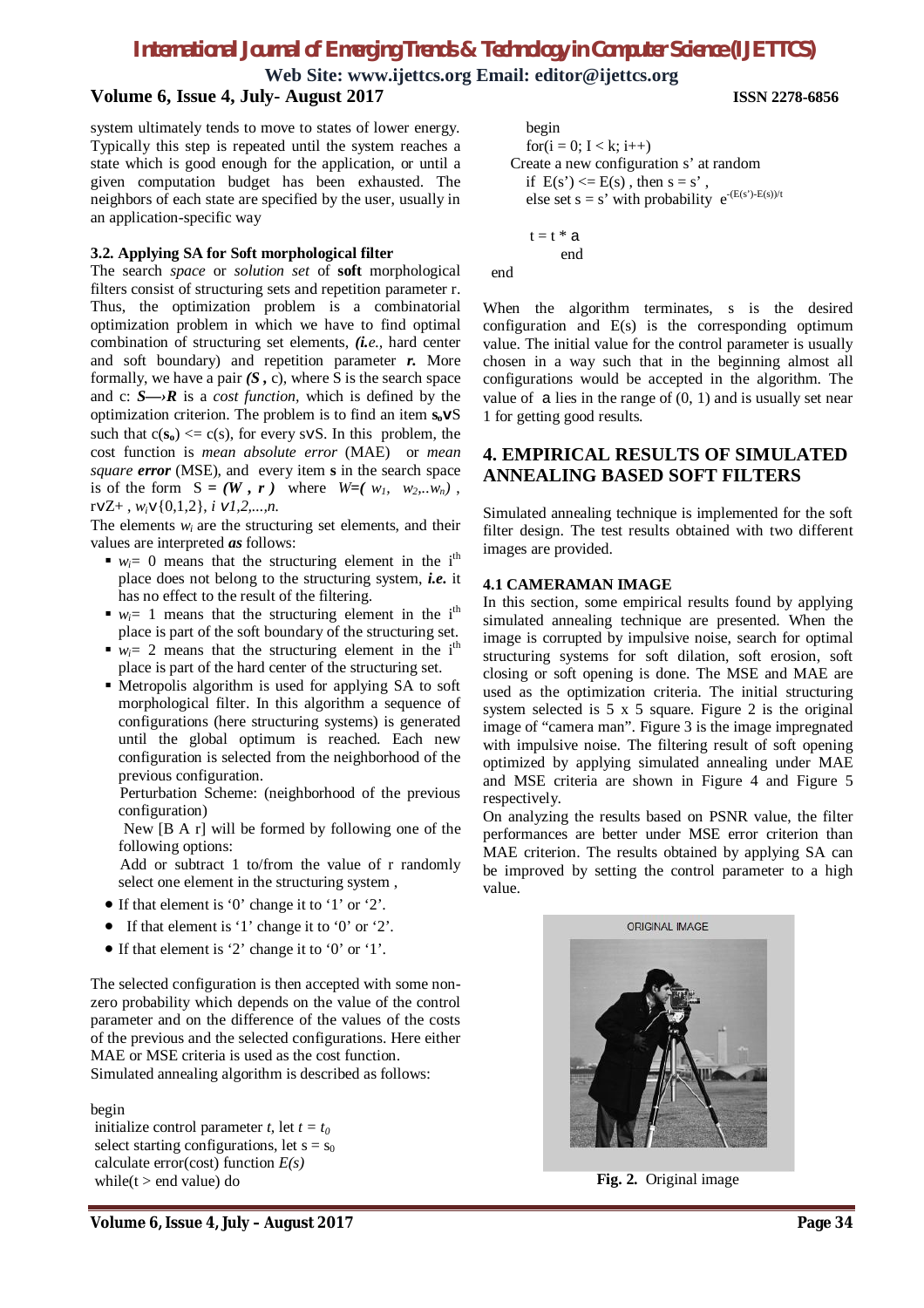### *International Journal of Emerging Trends & Technology in Computer Science (IJETTCS)*

**Web Site: www.ijettcs.org Email: editor@ijettcs.org Volume 6, Issue 4, July- August 2017 ISSN 2278-6856**



Fig. 3. Image impregnated with impulsive noise



**Fig. 4.** Result of optimal soft opening by applying SA (under MAE criteria PSNR 15.07)



**Fig.5.** Result of optimal soft opening by applying SA (under MSE criteria PSNR 18.21)

#### **4.2 LENA IMAGE**

An extensive study of soft filter performance was taken up with Lena image. The parameters, initial temperature  $(t_0)$ , number of repeats (k) and end value for 't' , in the algorithm are found by trial and error. The tunable parameters are initialized in a random configuration and the annealing algorithm is run using a cooling schedule whereby the temperature is reduced by a factor of a=0.95 until it reached the end value ( $t_0$  is set as 50, then no: of iterations: -31).The number of repeats (k) is typically around 20 per iteration so that a total of 620 annealing steps are performed.

The search of optimal structuring systems for soft opening is done in the cases, where the image is corrupted with 3, 6 and 10 percent of impulse noise. Several experiments for each of these cases is made where the optimal structuring set included in the 3x3 and 5x5 square.

Fig. 8 shows the original and noisy image of Lena and Fig. 9 shows the filtering result of soft opening under MAE and MSE criterion with N=3x3.

 $MAE<sub>o</sub>$  - mean absolute error between original and noisy image

MAEf - mean absolute error between original and filtered image

MSE<sub>o</sub> - mean square error between original and noisy image

 $MSE<sub>f</sub>$  - mean square error between original and filtered image



**Fig 8** (a) Original Image of 'Lena'



**Fig 8** (b) Image impregnated with 3% impulse noise



**Fig 9** (a) Filtering result of soft opening under MAE criterion with N=3x3